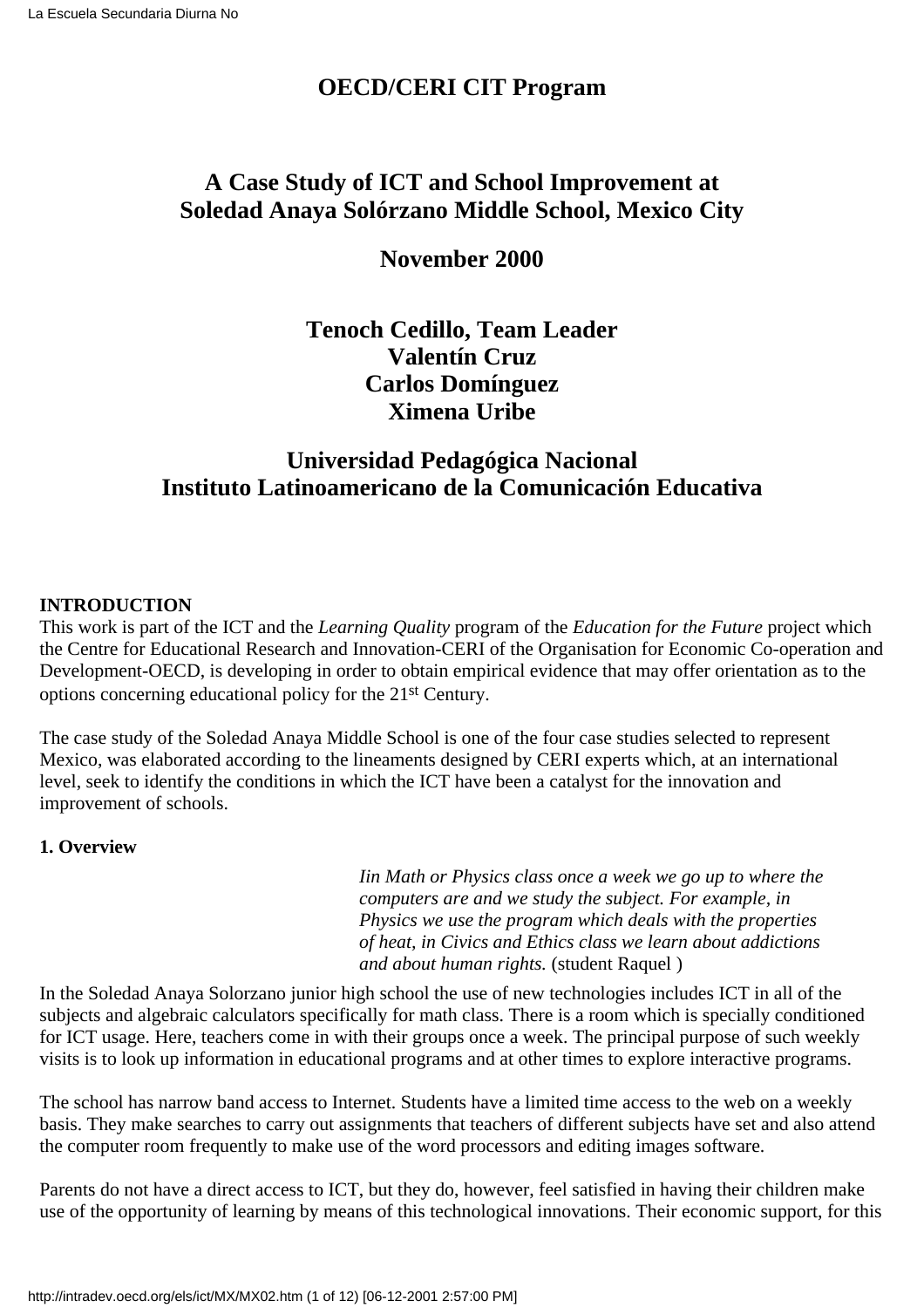new technologies to be implemented, has been given according to their financial possibilities, but always with great enthusiasm.

Regarding calculator usage, it must be mentioned that two rooms have been reconditioned for the purpose and with the support of the parents and of the school cooperative. Students make use of this rooms four times a week on average. They attend the rooms under the surveillance of their mathematics teacher. Besides such scheduled visits, students do not have the possibility of attending the rooms were the calculators are at other times.

Parents have a good opinion of their children using calculators in math class, as they consider it a new possibility to be at the vanguard in the use of this new tool.

The school was founded in February 1945. It moved constantly from one address to another until finally it established permanently in the building in which it now works. This building used to be a private school before, but now they have moved to a new establishment downtown Mexico City.

From its early days, the school has accepted girls exclusively, tradition which it has maintained to the present day, despite the fact that in the sixties most schools transformed their policies accepting both boys and girls. For many years this school was elitist, with very strict entrance procedures to choose the new students. The same high standards were required in the selection of teachers who wished to work there, all of this giving the school prestige and high academic outcomes. In the present day the situation has changed, as the selection of the girls is now carried out by the Automatic Registration and Distribution System (Sistema Automático de Inscripción y Distribución - SAID), due to which the student population is now more heterogeneous.

On the 17th of May 1968 Mr. Agustin Yáñez, who was then the Minister of Public Education (Secretario de Educación Pública) inaugurated the first mathematics lab in the school. This laboratory went on working for many years after.

# **2. The past**

This was one of the first schools to acquire computers as part of the Computer Science for Elementary Education Program, sponsored by the Ministry of Public Education (Secretaría de Educación Pública - SEP) in 1986. A computer lab was installed at the school, one of the firsts of its kind in junior high schools: *The project was initiated because they came to the headmistress to propose it, she is a very enthusiastic person, and she accepted and encouraged its progress... I was the first teacher to get involved, I made the manuals myself, as we didn t have enough support* (teacher in charge of the computer room).

The use of ICT in this school was essentially enabled by the participation of two teachers, the one in charge of the computer room and a mathematics teacher. The teacher in charge of the computer room comments that *all the school community comes to me asking for information or data they require, or for using the equipment.... Lets say that 70% of the teachers are now using computers and the Internet, and the other 30% are still a bit afraid of change*....

The mathematics teacher began his participation in 1994, on a voluntary basis, to take part in a research about the usage of computerized algebraic systems. His involvement gave place for the National Council of Science and Technology (Consejo Nacional de Ciencia y Tecnología - CONACYT) to equip the mathematics room with algebraic calculators and textbooks specially designed for teaching with such kind of technology. Likewise, the enthusiastic participation of this teacher made the other mathematics teachers feel the need to train themselves in the usage of the technology the school has at its disposal: ... *I am the most experienced at school, and this is a compromise for me to help my co-workers, because, even if you dont offer your help, they ask for it, they come and ask you how to do things, and if a teacher leaves, I am the first to establish contact with the new one coming in to replace him...*.

The interview with the headmistress points in the same direction: ...*the mathematics teacher let me know that*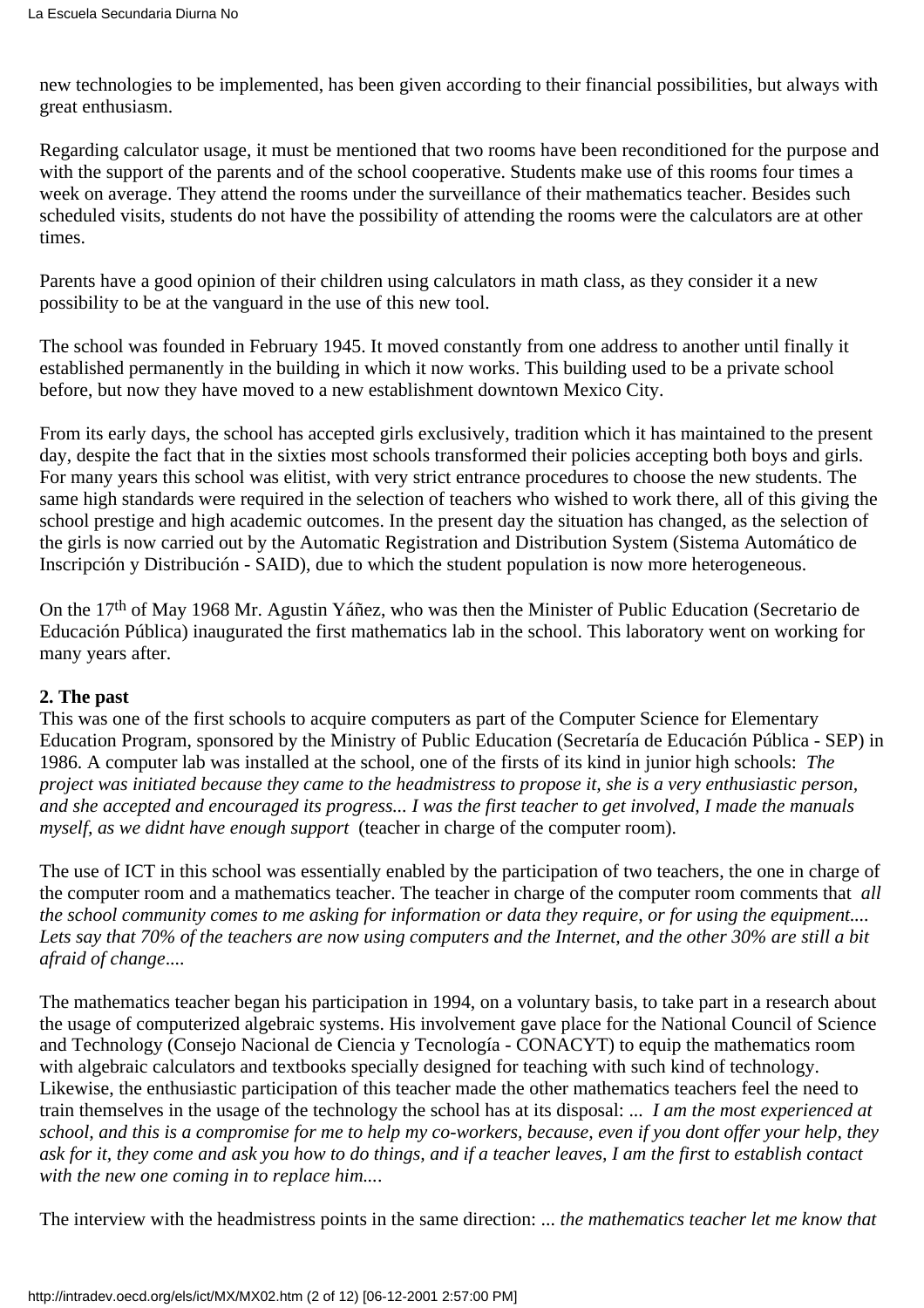*he was taking part in a project at the National Pedagogical University (Universidad Pedagógica Nacional - UPN), and he told me of the calculators being used there.... We started with the third grade groups - as he was in charge of them, then we worked with the second grade groups and now all the school is using those calculators.*.

There was no resistance, on the teachers part, to get involved in the technology - related project: ...*none of the teachers has shown any resistance, with major or minor difficulties they have all been learning... it seems that the novelty that the use of machines implies is that which has motivated the teachers to get to know them and to learn how to use them.* (Headmistress).

The one to give support and supervision to consolidate the computer science technology usage at school was the campus headmistress ... *the technological project for mathematics seemed to me to be very attractive because it gave the school another incentive, a higher quality in teaching and, above all, it makes education more attractive, something different from what elementary education had been. Furthermore, it is something that cannot be found in all schools, I have given all facilities possible so that the project may develop...* (Headmistress).

Owing to an initiative of the headmistress, in 1999 the school was chosen to take part in the School Network Project (Red Escolar). The computer lab was remodeled with access to Internet and with a videocassette collection. The headship, teachers and students today join their efforts to keep up the quality and prestige that has characterized this school over more than five decades. The school is continuously taken into account to participate in different projects, like the UNESCO Schools, besides partaking in artistic and pedagogical events.

The major problems the school has had to deal with are the creation and remodeling of physical spaces to work in with the new equipment and the teacher training issue. The school has made an extraordinary effort to facilitate the construction and reconditioning of the new classrooms and labs with its own financial resources.

Considering the teacher training issue, all those interviewed believe the training they get is not enough, they also consider that the courses they get force them to work extra time outside their regular schedule. In the case of the mathematics staff, it was necessary to plan strategies to convince the parents of the advantages to be found in the use of algebraic calculators as tools for teaching and learning. A side problem, though not less important, is that most of the students are not able yet to have a computer or an algebraic calculator at home: ..*that is quite a handicap in the students achievement*... (Mathematics Teacher).

# **3. The Present**

The school has a room equipped with fifteen computers which are connected to the web and which give service to all students (500 approximately) and teachers (40 more or less). The computing center has a collection of educational programs that are available by anyone who goes there, it also has a connection to the Internet. There is a teacher in charge of supervising the equipment s well functioning, of organizing access to the room and of helping the users.

Now, the access to the use of ICT resources is organized in such a way that they may serve the teachers, as the afore mentioned teacher in charge comments:

... A schedule was designed so that all teachers of all subjects may have access to School Network (Red Escolar), and we are following that calendar; so, we cannot say that there are some who do and some who don t, here it is all the same for everyone,... *(Administrative worker)*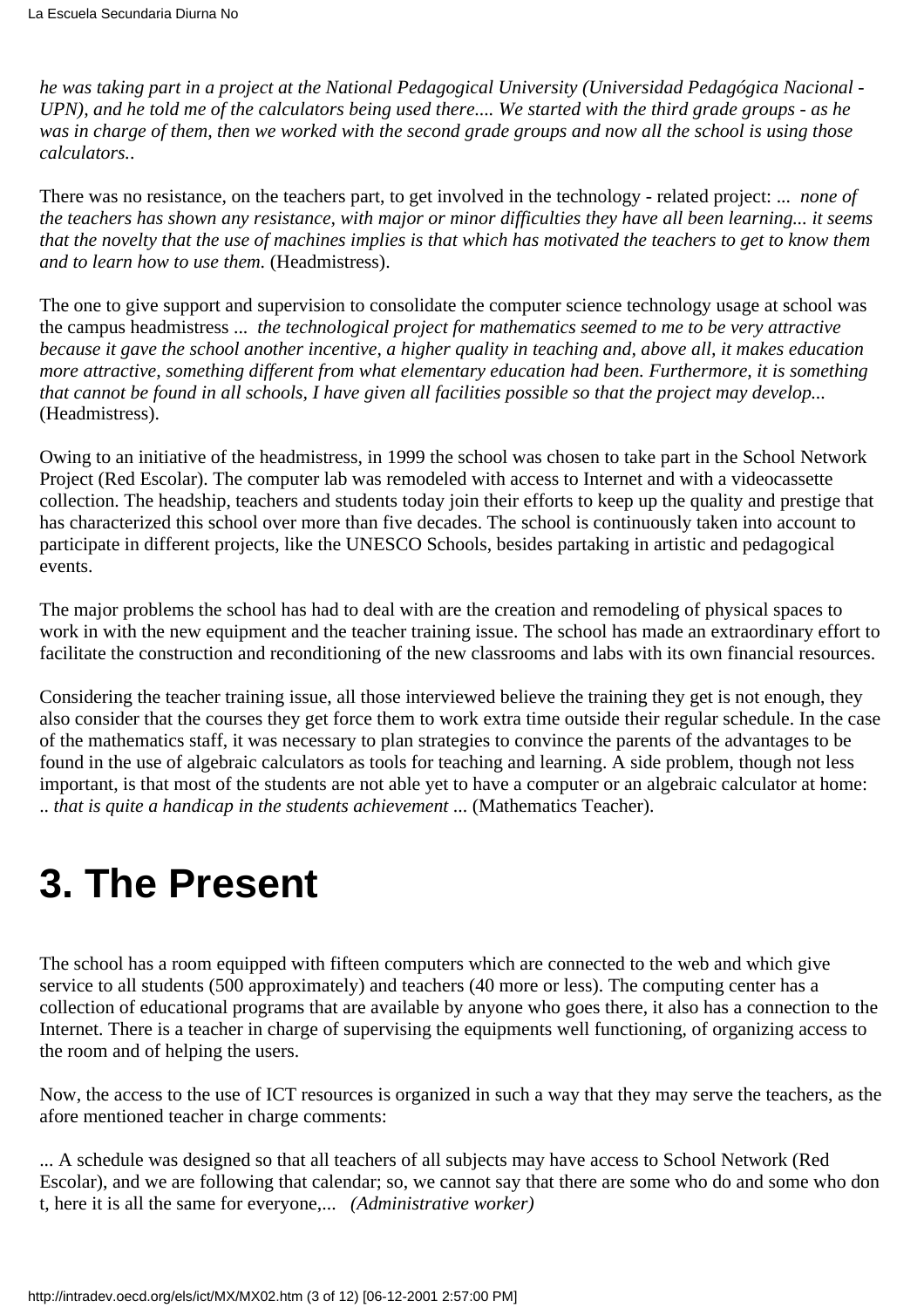Nonetheless, and on a regular basis, about 50% of the teachers are the ones to make use of the computer room. These teachers teach different subjects: Geography, Physics, History and Biology among others. A considerable percentage of the teachers making use of the computer room do not have much experience in ICT usage, there were even some who had their first contact with them during this school project. However, even though most of them believe they have not got good computer usage abilities, they have partaken with great enthusiasm in the use of ICT.

Because of this situation, teachers have gone on their own to courses given in different institutions. Such training by their own means has given them an initial preparation. This is why they believe it necessary to have more training opportunities so that they may learn to make a better use of technology. Regarding this matter a teacher interviewed tells us:

*I use the computer for investigation, for elaboration of exams, I use it as a working tool, it has helped me to learn. I didnt know anything either at first, I had to take courses, prepare myself to be able to make use of this working tool.* (Ms. Ivonne - Teacher)

What this teacher says is stressed by the commentaries of the person in charge of the ICT:

By their own initiative (meaning the teachers) they have gone to take courses because here we have not yet been able to facilitate teacher training due to a lack of time. I am busy in the computer room all day long with the students, so I dont have any time left - maybe Saturdays, but then again not everyone can make it.

The regular work in the computer room consists of teachers coming in with their groups (on average 40 students) for programmed sessions. Once there, they are free to conduct the lesson as they consider best suit.

The teachers go to look up information in educational programs such as encyclopedias, maps, dictionaries and others. Their consultation is based on a previous questionnaire. It is also common for them to explore interactive programs so that the students may make searches, they use a word processor to elaborate class reports, and programs in which they may draw and edit images.

Though the Internet service is not very broad, this teachers set investigations which students may accomplish using the existing resources. In most of the cases these searches have no restrictions as to the web sites that may be entered. Some students do the searches at school, others (the least of them) at home or at their parents offices.

Students have diverse opportunities within school for ICT usage. They are even allowed to use the technological resources during their teacher s absence, though always under the supervision of the person in charge of the room. Concerning this matter, the teacher in charge of the computer room says as follows:

"Sometimes they (meaning the pupils) give up their brake time and come up here to do their searches, and they are allowed to do so. When a teacher doesn t come in to work, and the group is on it s own, they are also allowed in here. At other times they come in here to work along with their teachers *(Teacher in charge of the computer room)*

Access to ICT usage is not limited to the scheduled time, contrariwise, students are given the opportunity to use it at different hours and in different ways. Despite all this flexibility, it is still necessary to offer more opportunities, as is suggested in the comments of a student and of a parent:

Why is there no access in the afternoon? There should be a small workshop for the students, whether it be for the ones that are presently in school, or those who are ex-students (as is my daughter s case), as we cannot afford to buy them a computer at home. *(parent)*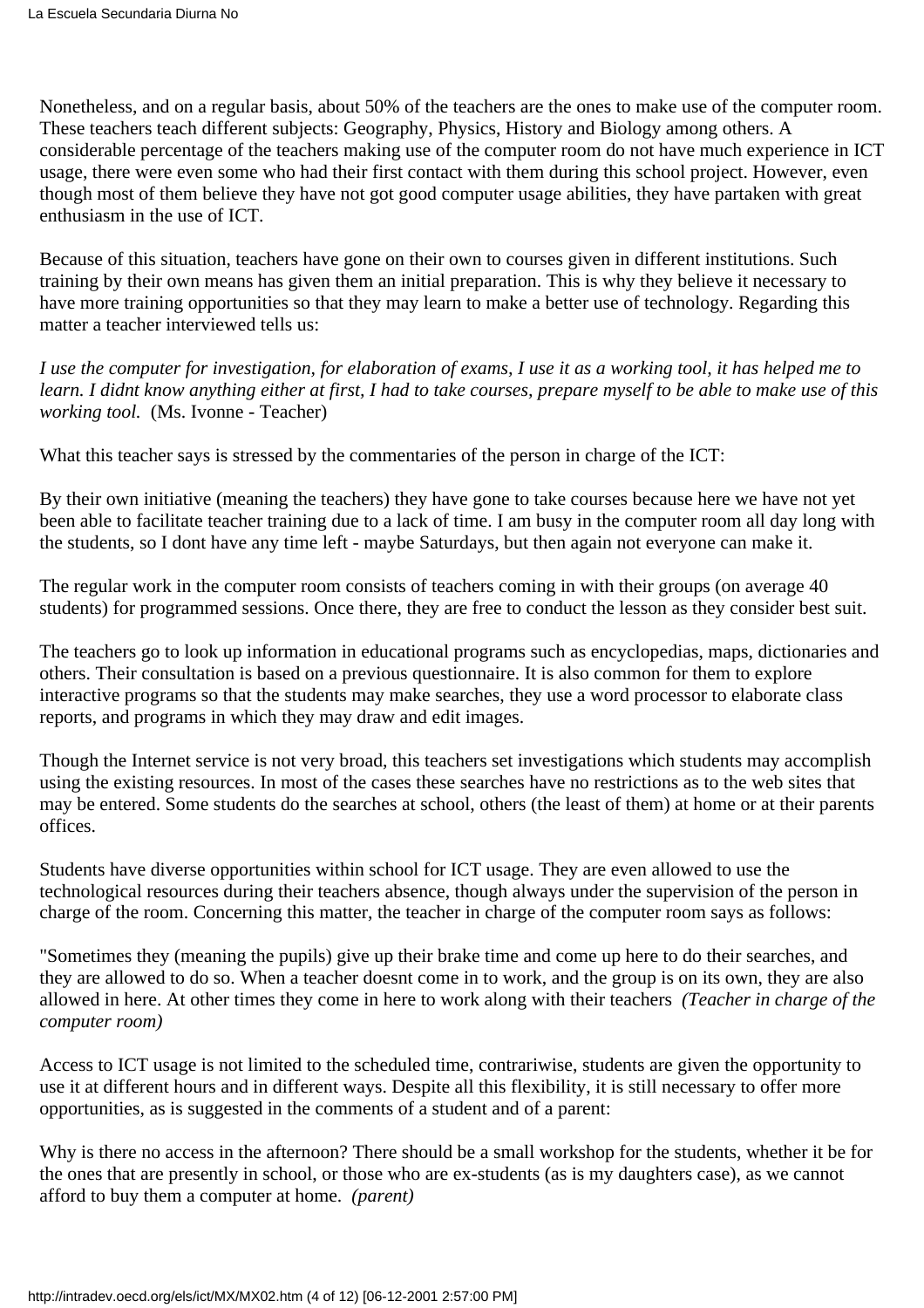*They should make more workshops like the math one or the calculator workshop or the computer one. I think they are very good for learning, to adapt ourselves to the world in which we are living, because technology is always advancing. So this workshops are really good because they help us a lot.* (student)

For many students, the opportunity of working with ICT is reduced to that which the school offers, otherwise, it is very difficult for them to find alternative working spaces. In this sense, it is required to broaden the computer science infrastructure at school, so that it may allow, among other things, to increase ICT contact. For this to be possible at least another equipped room would be needed.

Concerning the up keeping of the computer science equipment, we must mention the parents support. Such support, though helpful, is quite limited. Regarding official support, there is technical backing which helps in the up keeping of the resources. Regarding this matter the person in charge of the equipment comments:

*We have the support of the Ministry for Public Education (Secretaría de Educación Pública - SEP). They send in specialized technicians that come when we phone them if a machine is not working. They come in and fix the equipment, so, we have a total, 100% support from them.* (Administrative worker)

The school has the necessary equipment for the work to keep on going: compromised teachers willing to take the challenge of using computer science technologies, interested and enthusiastic students, family parents aware of the importance that such learning has for their children, and the necessary technical support.

Regarding the calculator usage in this school, we must say that it has consolidated in both its academic and material aspects. The school has increased physical spaced destined to math classes making use of this tool. There are two equipped classrooms, one with thirty graphic calculators, the other with fifty algebraic calculators. This has allowed the time access to this resource to expand. Concerning this issue the mathematics teacher says:

We (meaning the math teachers) already have two rooms designed to work with calculators. We have access to those rooms four times a week, so, the contents we work with in class are based on the use of calculators. Four out of five days a week they take math class using such technology.

What is quite striking about this commentary is that at the beginning of the project the teacher in question showed reserve as to incorporating technology into her daily work. Her experience, during the time she has taken up the project, includes not only an increasing in the time spent in technological usage, but also a qualitative difference between her classes before, and her classes now. She expresses this herself in the following way:

... Students generate their own knowledge (referring to when they use the calculators), in other words, they build concepts which have not been previously given. Education is no longer like it was before, then, the student was a recipient and I was all the time giving out the information which the students had only to accept. This new method promotes reflection, critical judgment ... It makes students improve their operational abilities, it makes them carry out a thorough analysis of what they are studying; in this way they may prove for themselves the theory, instead of having to accept everything I say as though it were a law. *(Mathematics Teacher)*

*This commentary is complemented by the need she finds to organize her educational program, so that she may have a planning which suits the new teaching method. She describes this need as follows:*

*...* It makes me modify all my program, because, even though it is true that there are activities which are specially designed to make use of the graphic calculator, it is not merely a simple activity disconnected to all the rest, that is to say, one activity generates a whole set of other themes which I cannot see as something apart, on the contrary, I must integrate those activities into my program, and most of the time it means that I have a lot more of work to do.... *(Math Teacher).*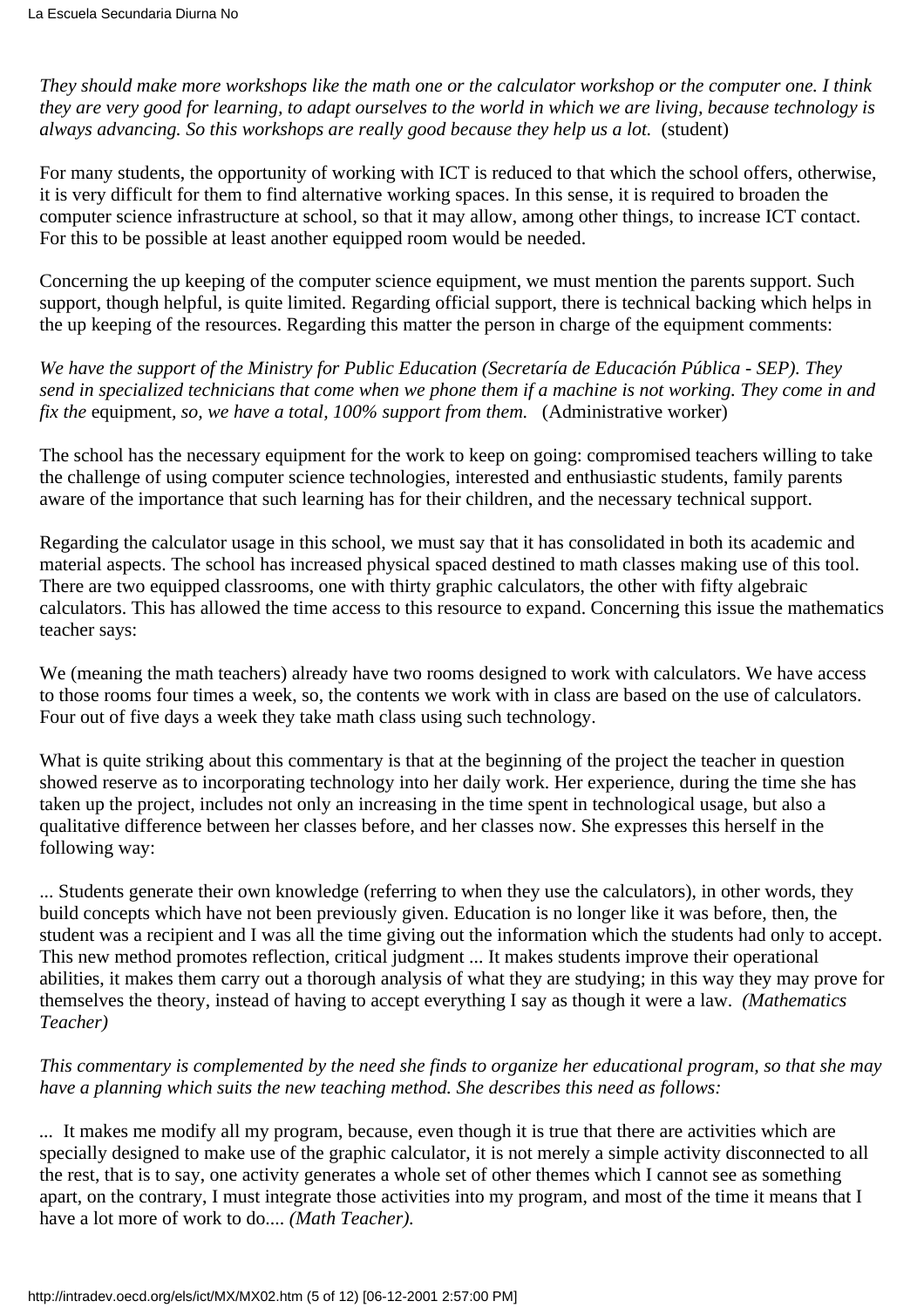Another comment stressing this points, is the one shared by one of the other teachers, in which he discusses the possibility and convenience of introducing or not this tools into his teaching:

Of course, I can leave them aside (meaning the calculators) and simply teach, and I can leave them there for ever and go on teaching, the difference lies in the way in which things are taught and in how the children learn. *(Math Teacher)*

These comments let us appreciate the changes related to the new teaching methods of the teachers. Math teachers have four sessions a week programmed in the calculator equipped rooms, with each of their groups. Each student may use a calculator and is set a series of tasks, his progress is supervised by the teacher. Generally, homework requiring a calculator are not set, as very few students have a calculator at home. The ones at school have graphic facilities, an algebraic manipulator and specialized geometric and statistics software, among others.

School organization has also been propelled, students now move from one classroom to another, from their everyday classroom to the specialized mathematics rooms and computer room, in which there is the suitable infrastructure to accomplish the set tasks, and which they attend periodically.

Parallel strategies have been developed to give maintenance to the calculators, teachers and students also do their best effort to keep it in a good state. All math teachers are responsible for seeing that the equipment be working well and well kept.

At the present moment, all of the teachers in the mathematics department in the school are partaking in calculator usage during their classes. This new tool must also be employed with the same frequency by any new mathematics teacher joining the school staff.

# **4. Hypotheses**

#### **Hypothesis 1**

Technology is a strong catalyst for educational innovation and improvement, especially when the World Wide Web is involved. The rival hypothesis is that where true school-wide improvement is found, technology serves only as an additional resource and not as a catalyst. The forces that drive improvements also drive the application of technology to specific educational problems.

The adoption of new technologies by the school teachers has acquired different characteristics according to the resource in question, that is to say, whether it be a computer or a calculator related technology, each of these accounts for a different hypothesis.

#### *Evidence which supports the main hypothesis*

The use of calculators in the math class has caused teachers to make adjustments in their class contents and programming, due to the fact that they have observed a new and different learning process in their students. The everyday use of the tool has given students and teachers alike an acceptable level in its handling and, furthermore, it has become a central part of the teaching process. Teachers recognize differences in mathematical comprehension, now that students have, firstly, the opportunity of interacting in the mathematical sphere with the calculator and, secondly, they have been able to formalize that which they have learnt and discovered in sessions imparted by the teacher. The work accomplished by the students is carried out in both individual and collective tasks, with the support of the teacher s assessment.

The mathematics teachers involved in the project maintain a constant communication amongst each other concerning the different uses of the calculator, teaching and learning procedures, and the up keeping of the resources, always searching for ways in which these resources may be increased.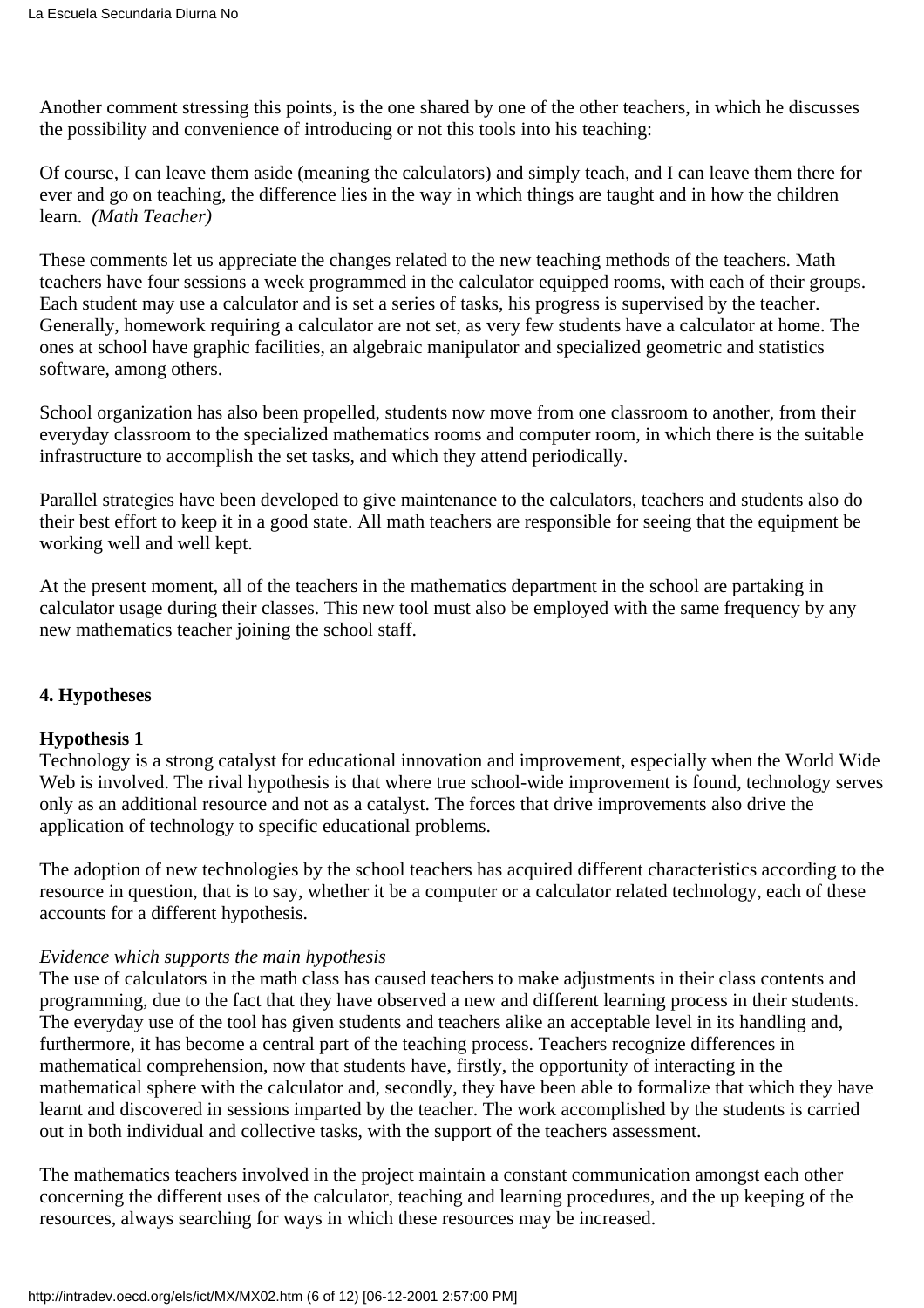#### *Evidence which supports the rival hypothesis*

This hypothesis is supported by the way in which most of the teachers use ICT at school. The average assistance of students to the computer room is once a week, and this has not been enough for teachers who make wider use of computer resources. So they have been limited to use them as tools with which to look for information in electronic encyclopedias or for editing texts, elaborating graphics, drawings and diagrams that may complement the traditional work carried out day to day in the classrooms. All though there are already some initiatives on some of the teachers behalf to use more dynamic software and interactive programs which involve students in a new teaching method, it is still not something concretely established.

#### **Hypothesis 2**

The promotion of the innovation and improvement (and therefore of CITs) followed the traditional promotion patterns for innovations, as outlined by Rogers (1995). The rival hypothesis is that technology functions differently for traditional innovations and that therefore different promotion patterns take place.

#### *Evidence which supports the main hypothesis*

The implementation of ICT in the school was due, at the beginning, to an official invitation made to the campus headmistress, who enthusiastically accepted, and encouraged the teachers with such an attitude.

To promote the use of ICT already installed in school a meeting was organized in which the teacher in charge of the computer room talked about her areas organization in general terms. Since then, a schedule was arranged so that as many teachers as was possible would be able to access the computer room for as long as possible. At first, many teachers chose to assist individually to specialized orientation sessions given by the person in charge of ICT. This person guided them as to the handling of the equipment and of available programs so that the teachers got an initial insight into the matter.

In the first of the working sessions, to which a teacher attended with one of his or her groups, the person in charge of the computer room was the one to take over in the guidance of the groups. Afterwards, in later sessions, the class teacher took over such a job.

The invitation to make use of the computer resources has always been opened, and though it has never been compulsory, there has been an attempt to invite teachers constantly into using them. Furthermore, the support given by those who manage the ICT spaces is permanent for teachers as well as students.

Despite the fact that there is a certain rejection towards ICT usage, it has never been a generalized situation and, due largely to the participation of enthusiastic teachers, ICT permanence in this school has been possible.

In the subject of calculator usage, at the beginning it was only one teacher who propelled the project and, gradually, other teachers joined in. Training in the use of this resource was imparted in an informal manner, during brief sessions in which different experiences were exchanged and doubts were given solution. The teacher who originated calculator use at school, has maintained a permanently open channel of communication with other teachers so that they may consult him in case they require his help. Nonetheless, as the rest of the teachers have acquired experience, this kind of support has gradually become more horizontal, that is to say, the one way dependence of teachers has decreased.

#### **Hypothesis 3**

Successful implementation of ICT depends mostly upon staff competence in the integration of ICT into instruction and learning. This hypothesis assumes that teachers mediate ICT applications when they are successful, and that ICT s academic value relates positively to teacher competence. The rival hypothesis is that the school technological infrastructure and student ICT competence rather than staff competence determine ICT implementation outcomes.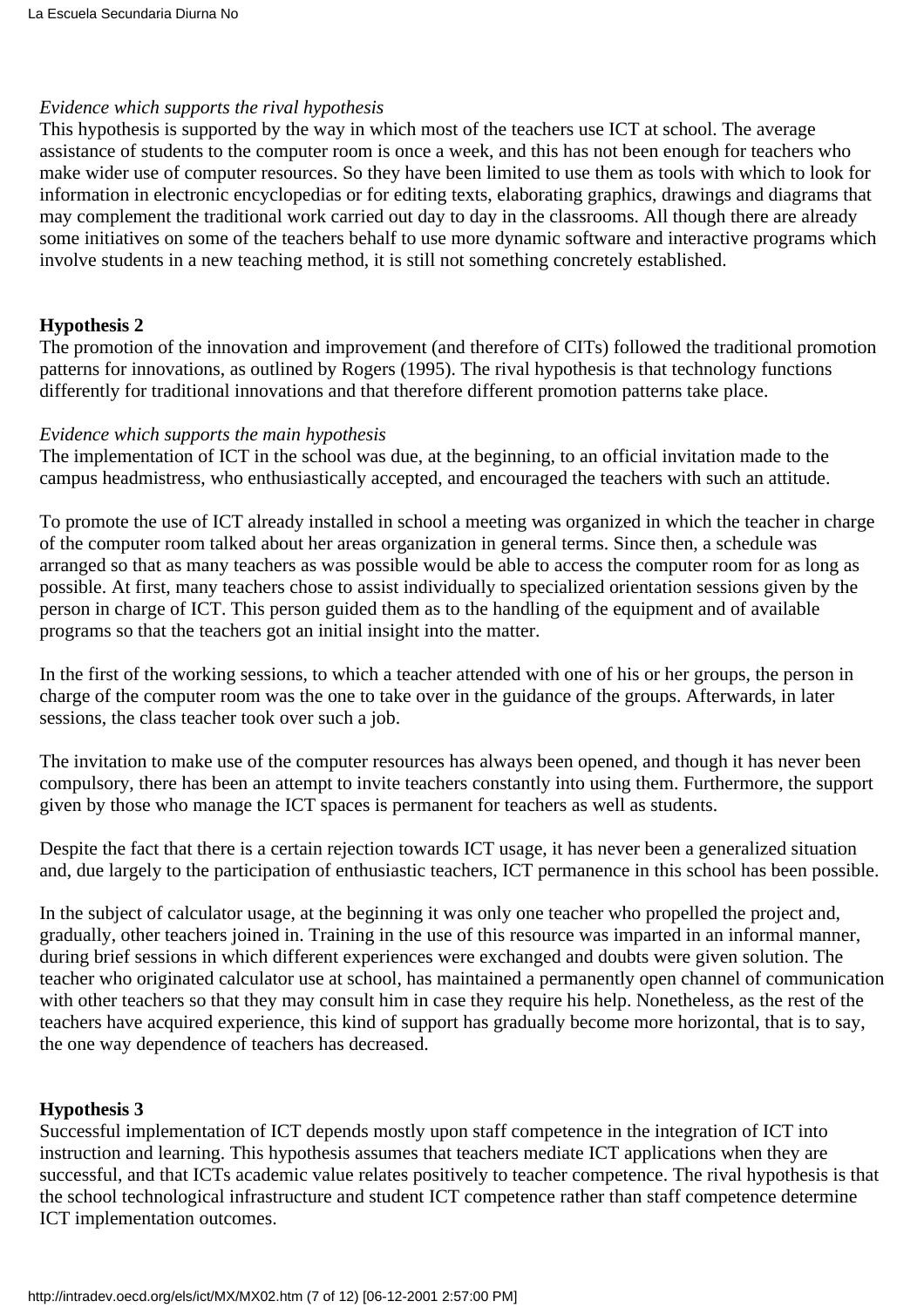## *Evidence which supports the main hypothesis*

The teacher s openness to adopting the use of new technologies in their teaching was a determining factor for this project to develop. Considering the average time span used up in handling the computer and related resources, and considering also the unavailability of training within the campus (they may only receive training if they attend, by their own initiative, outside), we may say that their participation is, by all means, of a major importance.

Such is also the case of the work done with the calculators: the teachers openness, their knowledge and enthusiasm, which was encouraged in them by the pioneering teacher who started working in the project, has allowed for the present establishment of day to day calculator usage in the mathematics class.

We must also consider the important role the school s headmistress has played in the ICT usage promotion amongst teachers, and in its coordination with the person in charge of these resources.

#### **Hypothesis 4**

Gaps in academic performance between students with high and low economic resources will not increase when all students have equal access to ICT. The rival hypothesis is that equal access to ICT will lead to more advantaged students increasing the performance gap with disadvantaged (resource lacking) students.

## *Evidence which supports the main hypothesis*

The accomplishment of students of different economic levels has not been differentiated, as all have equal access to ICT. Teachers have expressed that students who do not own a computer and who have had no previous access to ICT show a greater interest and enthusiasm regarding the use of such resources. Teachers also mentioned that this students, as they gradually acquire experience catch up easily with those that do have the resources at home. Furthermore, these students are the ones who spend the most time using the ICT at school.

# **Hypothesis 5**

Successful implementation of ICT will lead to the same or higher academic standards in spite of the low quality of many ICT materials. Academic standards are a function of teacher and school expectations and not of the standards of textbooks, ICT materials, and the like. The alternative hypothesis is that ICT use will lead to a lowering of academic standards as students spend more time on marginally beneficial searches and in browsing poor quality Web and courseware content.

# *Evidence which support the main hypothesis*

Work with calculators has covered teachers expectations regarding academic achievements in daily school work. Such a situation has allowed them to identify positive differences with respect to the students previous standards and progress rates.

As far as the school is concerned, this has allowed them to maintain very acceptable standards in mathematics, in relationship to other schools in the same zone. This fact keeps the school authorities very pleased.

#### **5. Projection to the future**

who are already partaking in the project, as well as expanding the project to include those teachers who are willing, but still somehow afraid of incorporating the new tools into their work, are possible, given the presence of two conditions.

The first of these is a more specialized training regarding the ways in which these resources may be best exploited for teaching purposes. Up until the present moment, there has been no formal training for the school s teachers, which makes the need of such courses all the more urgent.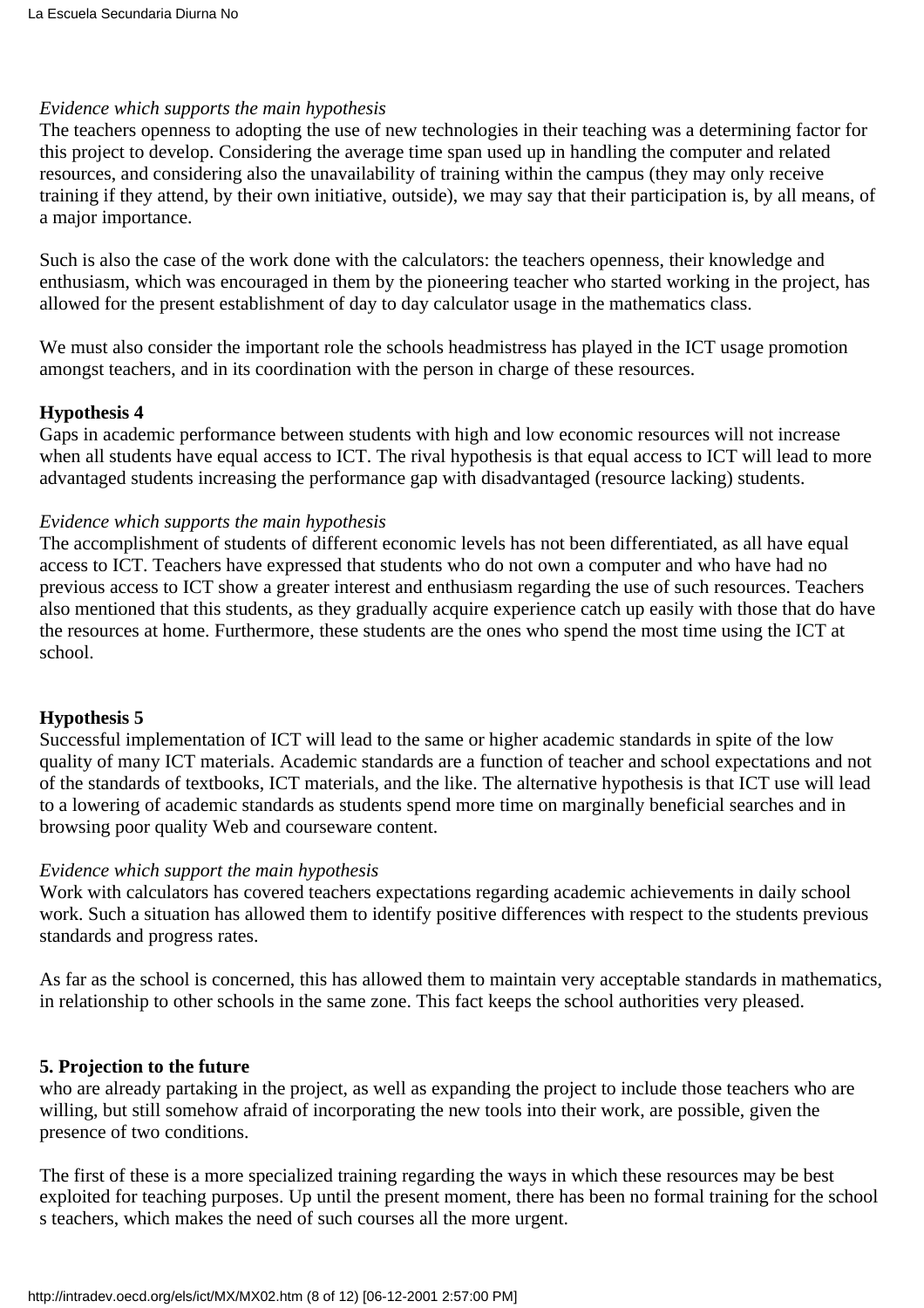The second of these is having enough financial resources to expand areas destined for computing technology usage, so as to give teachers and students the opportunity of a broader accessing schedule. Having training programs and longer accessing time would very probably help much in the reinforcement of ICT usage.

The possibility to expand this experience into other schools is large. The schools have always capable and good-willed personnel who welcome changes. Such a profile amongst some teachers and the headship is very useful when a new project sets out, like in the case of implementing ICT in schools. The incorporation of other teachers into the project will be gradual, this also depends on how successful the first teachers are, as well as on how much of this success may be appreciated by the teachers who show an initial resistance to the project.

As far as infrastructure is concerned, there are presently diverse instances, both internal and external, to which the school may ask for collaboration. One of these instances is the Parents Society, who are generally interested in helping, taking into account that their children will be the benefited party once the introduction of technology into their school is accomplished. Another instance is the School Cooperative, that is, those which only depend on the school communitys approval to be able to offer its help. And then, there are the government instances, which, provided the school authorities plan and negotiate intelligently, and given a solid backing of the teaching staff, can help the school in the acquirement of resources to equip the school and train its teachers.

We must stress the need for training, at least as a start off, to offer the teachers the possibility to learn the basics of ICT, so that they may apply it confidently in their teaching areas. **6. Appendix A**

The research team was integrated by: Valentín Cruz, Carlos Domínguez, Ximena Uribe, whom where coordinated by Tenoch Cedillo and Marcela Santillán. The instruments with which the interviews were carried out were two video cameras and three audio tape recorders.

A total of eighteen interviews were carried out in five days of work. The work journal spanned from 8am to 3pm with the following distribution:

An interview was carried out with the following persons:

- The headmistress
- The responsible of the Computer Lab
- The Mathematics Inspector
- Three teachers
- Three first grade students
- Three second grade students
- Three third grade students
- Nine parents (of the interviewed students)

The interview with the headmistress lasted about one hour. The interview with the teachers, the Math Inspector and the responsible of the computer lab lasted 45 minutes. The interview with the students and the parents lasted approximately 30 minutes.

The interviews were carried out following the protocol developed in the *Workbook for Case Studies of Organisational Change*:

- Administer Interview
- Teacher Interview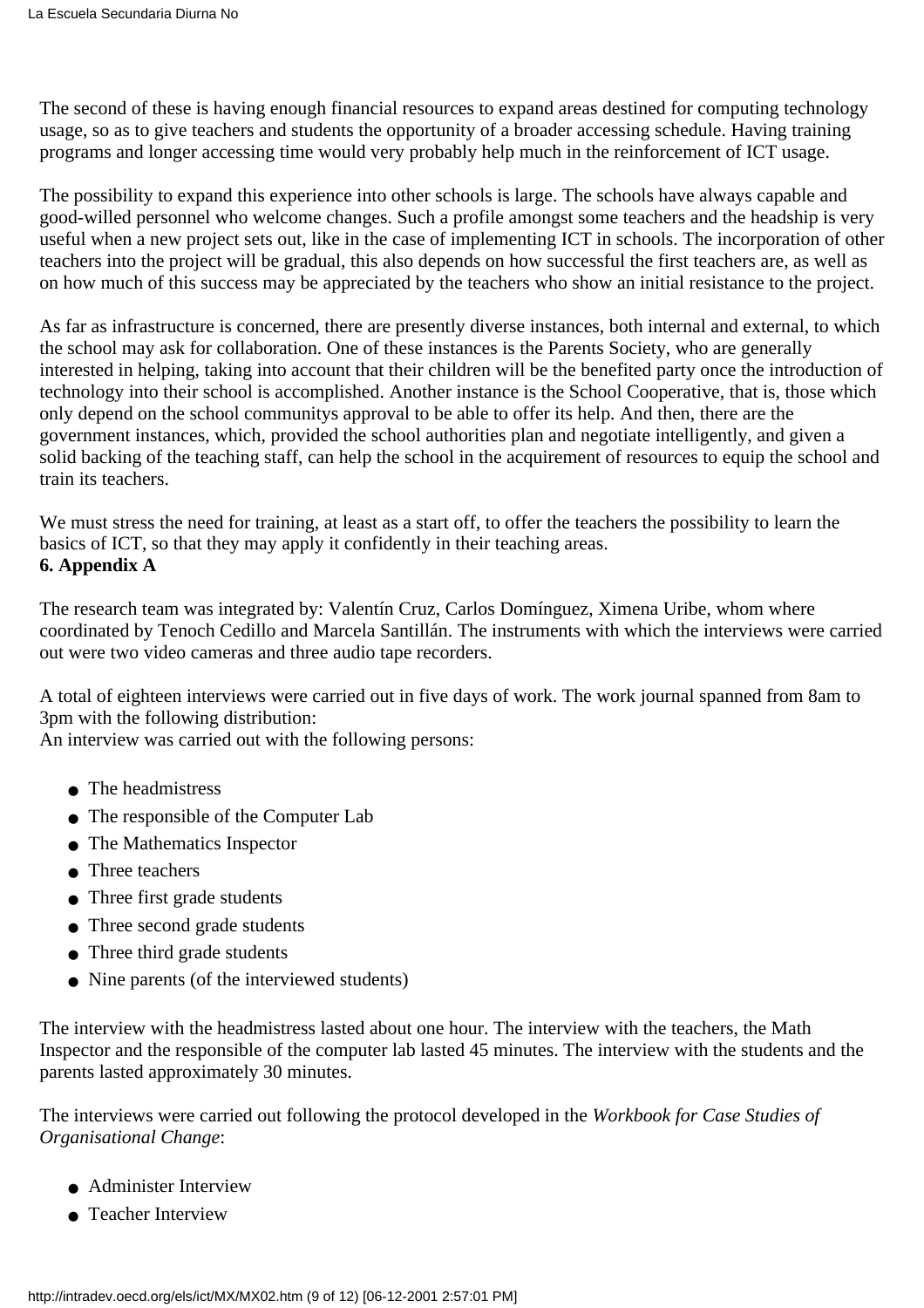- Student Interview
- Parent/Guardian Interview

All interviews were videotaped and transcribed. Nine teachers were asked to fill in the questionnaire of the *ICT Practices Survey for Teachers* given in the *Workbook*. The questionnaire was completed in approximately 20 minutes by each teacher. A summary of responses is given in Appendix B..

# **APPENDIX B**

How confident do you feel using a computer for each of the following activities?

|                                                | Very confident | Confident | Unconfident                 | Not confident<br>at all |
|------------------------------------------------|----------------|-----------|-----------------------------|-------------------------|
| $\overline{1}$ . Writing a paper               |                |           |                             |                         |
| 2. Search for information on the<br><b>WWW</b> |                |           | $\mathcal{D}_{\mathcal{A}}$ |                         |
| 3. Create and maintain web pages               |                |           |                             |                         |
| $\parallel$ 4. Use a data base                 |                | ⌒         | 3                           |                         |
| 5. Develop a data base                         | 2              | っ         | $\mathfrak{D}$              |                         |
| 6. Send and receive e-mail                     | 6              |           | 0                           |                         |
| 7. Write a program                             | っ              | 3         |                             |                         |
| 8. Draw a picture or diagram                   | 3              |           | ∍                           |                         |
| 9. Present information                         |                |           |                             |                         |

How important are each of the following computer related abilities in your class?

|                                                                         | Very important | Important      | relatively<br>important | unimportant    |
|-------------------------------------------------------------------------|----------------|----------------|-------------------------|----------------|
| 10. Write a paper with a word<br>processor                              | 5              | $\overline{2}$ | 0                       | $\overline{2}$ |
| 11. Search for information on<br>the WWW                                | 4              | $\overline{2}$ | 3                       | $\overline{0}$ |
| 12. Create web pages                                                    | 3              | $\overline{2}$ | $\overline{0}$          | 3              |
| 13. Use a data base                                                     | 3              | 3              |                         | $\mathfrak{D}$ |
| 14. Develop a data base                                                 | 5              |                | 0                       | 3              |
| 15. Send and receive e-mail                                             | $\overline{2}$ | $\overline{2}$ | $\overline{2}$          | $\overline{2}$ |
| 16. Write a program                                                     | 3              | 3              | $\overline{0}$          | $\overline{2}$ |
| 17. Draw a picture or diagram<br>with a graphing/drawing<br>application | 4              | 3              |                         |                |
| 18. Present information on<br>Power Point or equivalent                 | 3              | $\overline{2}$ | $\overline{2}$          |                |

During the last year, how frequently did you ask your students, on average, to accomplish a task involving the following activities?

|                              | Very frequently | Frequently | Once in a while | Scarcely |
|------------------------------|-----------------|------------|-----------------|----------|
| $\parallel$ 19. Use the WWW  |                 |            |                 |          |
| $\vert$ 20. Create web pages |                 |            |                 |          |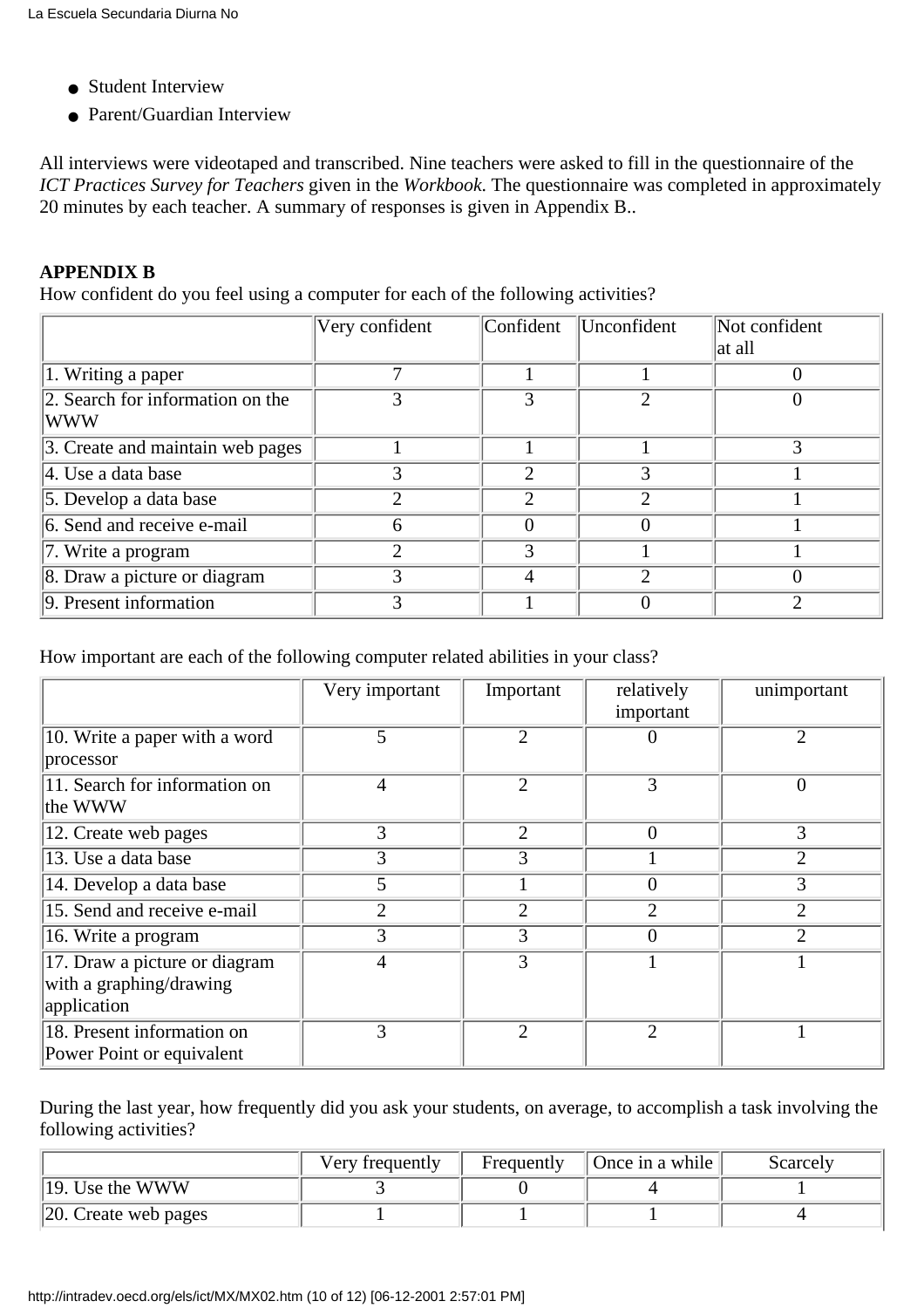| $\vert$ 21. Send or receive e-mail        |   |   | ∍                           |  |
|-------------------------------------------|---|---|-----------------------------|--|
| $\vert$ 22. Use a word processing         |   |   | $\mathcal{D}_{\mathcal{A}}$ |  |
| program                                   |   |   |                             |  |
| $ 23$ . Use a computer to play a          |   |   |                             |  |
| game.                                     |   |   |                             |  |
| 24. Use a spreadsheet                     | 4 |   |                             |  |
| $\vert$ 25. Use a graphics program        |   | ◠ | ◠                           |  |
| $\sqrt{26}$ . Join in an on-line forum or |   |   | っ                           |  |
| chat room                                 |   |   |                             |  |
| $ 27$ . Use a presentation program        |   |   | っ                           |  |
| (Power Point)                             |   |   |                             |  |
| 28. Use an instructional program          | 3 |   | $\theta$                    |  |
| (including simulations)                   |   |   |                             |  |
| $ 29$ . Other computer uses               |   |   | 0                           |  |

## 30. How would you grade your ability to use a computer

| $\sim$ $\sim$ |  |
|---------------|--|
|               |  |

#### Answer questions 31-38 based on last years politics or experiences in your school. 31. Was student computer use ever evaluated for grading?

#### 32. If you assigned a www searching, how freedom did you allow students in locating sites to visit?

| "Nc<br>restrictions | restrictions<br>some | Designated sites only |
|---------------------|----------------------|-----------------------|
|                     |                      |                       |

33. Did you create or modify a Web site with any of the classes that you taught?

| $\sim$ $\sim$ $\sim$ |  |
|----------------------|--|
|                      |  |

#### 34. What portion of the computer use in your classes was directly directed with the course content?

| $\mathbf{v}$<br>$\mathbf{A}$ II | $\sqrt{2}$<br>TOPL | -<br>$-$<br>THEFT<br>$\mathbf{u}$ |
|---------------------------------|--------------------|-----------------------------------|
|                                 |                    |                                   |

# 35. What portion of the computer use that you assigned was done by students individually?

| IAII | $1\,$ M $\alpha$<br>ww | $ \sim$ $\sim$ | - -<br>$\sim$ $\sim$ $\sim$<br>1111C<br>◡ |
|------|------------------------|----------------|-------------------------------------------|
|      |                        |                |                                           |

36. If you have a computer at home, how often did you use it for preparing for teaching?